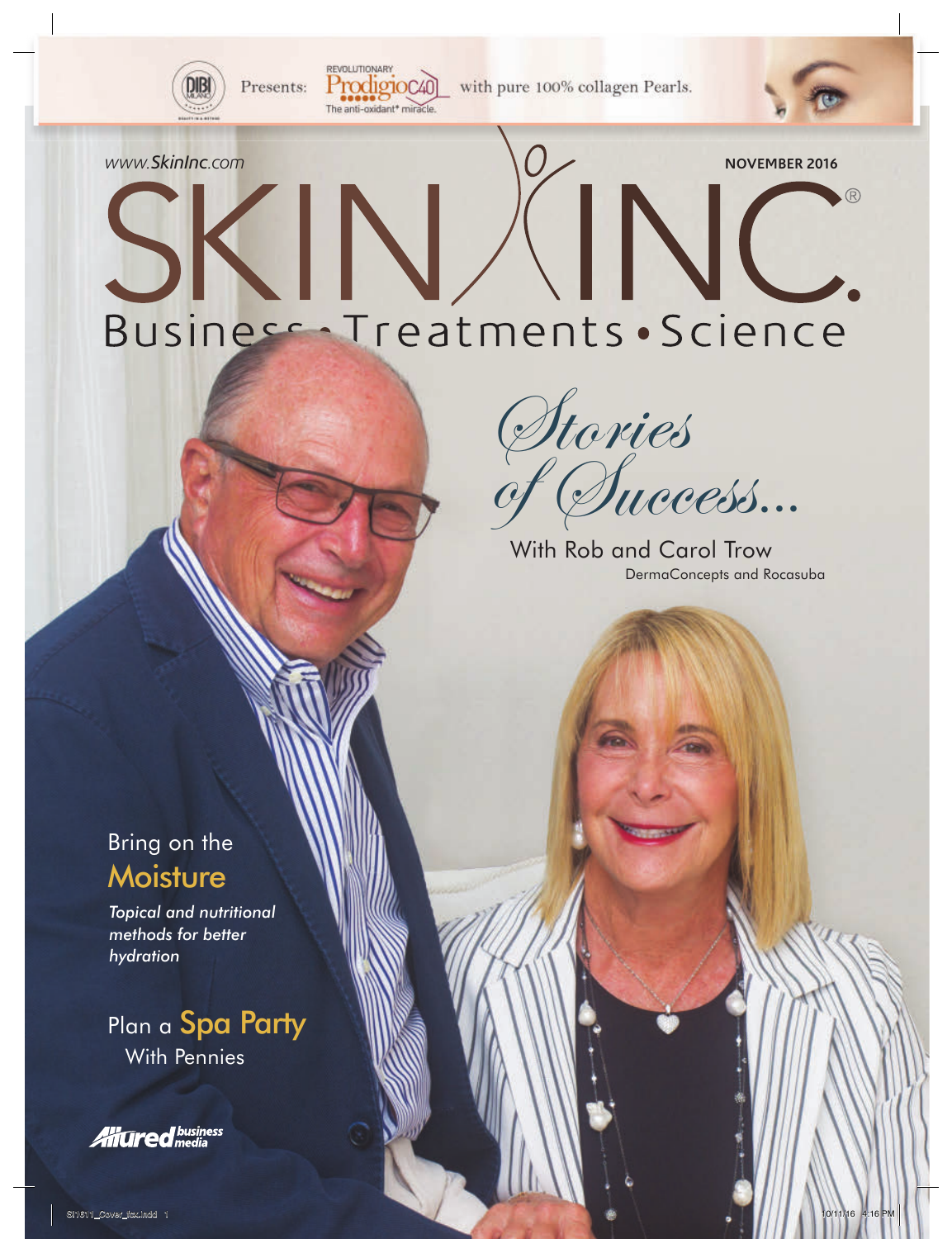

# Stories of Success…

# with Rob and Carol Trow

DermaConcepts and Rocasuba

# by Katie Anderson

n *The Road Not Taken*, Robert Frost writes, "Two roads diverged in a wood, and I—I took the one less traveled by, and that has made all the difference." We n *The Road Not Taken*, Robert Frost writes, "Two roads diverged in a wood, and I—I took the one lest traveled by, and that has made all the difference." are lucky that we work in a country and an industry with unlimited choices, and that we get to make those choices—we get to choose our path. Throughout your career, you will encounter paths and with them have to make choices (either big or small) that will ultimately affect your trajectory. Many people might tell you not

to work with family, but Carol and Rob Trow chose to enter the skin care path together as business partners and husband/wife when they started DermaConcepts and Rocasuba. The industry has changed, but their decision to start a "family first" company has made all the difference.

*Skin Inc.* sat down exclusively with the Trows to learn what led them to skin care and how they have kept their business strong throughout the years.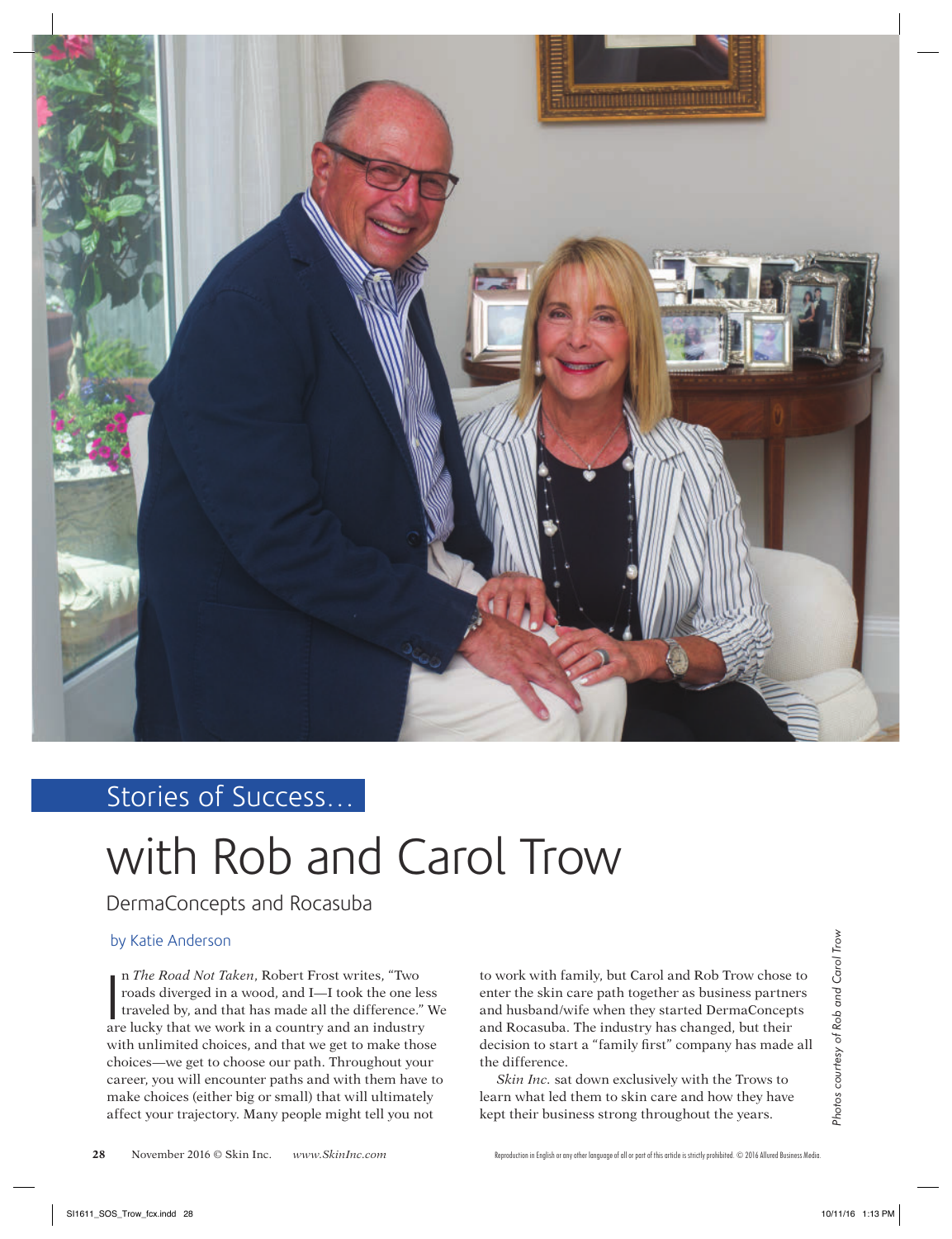#### *Skin Inc. (SI):* **How did your career begin in skin care?**

*Carol Trow (CT):* I was a registered nurse with an unbridled interest in skin care and makeup since I was a teenager. After some life changing situations, I became director of marketing at a Fortune 1,000 company and eventually formed my own consulting firm geared toward practice development for physicians, accountants and lawyers. This work lead me to a South African plastic surgeon that was a colleague of Des Fernandes, M.D., the founder of Environ Skin Care. The company wanted to start a presence in the United States, and I became a distributor for two states. Rob

joined me at this point after selling his company. I believed that with his educational, entrepreneurial and business background, we would make a great team. Plus, I did not have to pay him in the beginning! Together, we became successful and were awarded another 23 states and eventually the exclusive rights to the entire United States, Bermuda and the Caribbean. Quickly, we found we enjoyed working together, each with separate responsibilities, but a common set of values, ethics and philosophy. To this day, we still love working together.

*Rob Trow (RT):* Rocasuba came about in a totally different manner. After extensive evaluation, we

jumped at the chance to accept the exclusive USA and Canadian rights to bring to market RapidLash and its expanding line of related items. The company has a separate implementation team than Environ, though we oversee and manage both.

#### *SI:* **How did you initially market the brand?**

*RT:* Environ was brought to market as an exclusive line for plastic surgeons, dermatologists, other physicians and medspas plus wellness centers that have a legitimate medical director. We have no legal online sales and provide substantial training and business support. We market and sell through education and



*Carol Trow*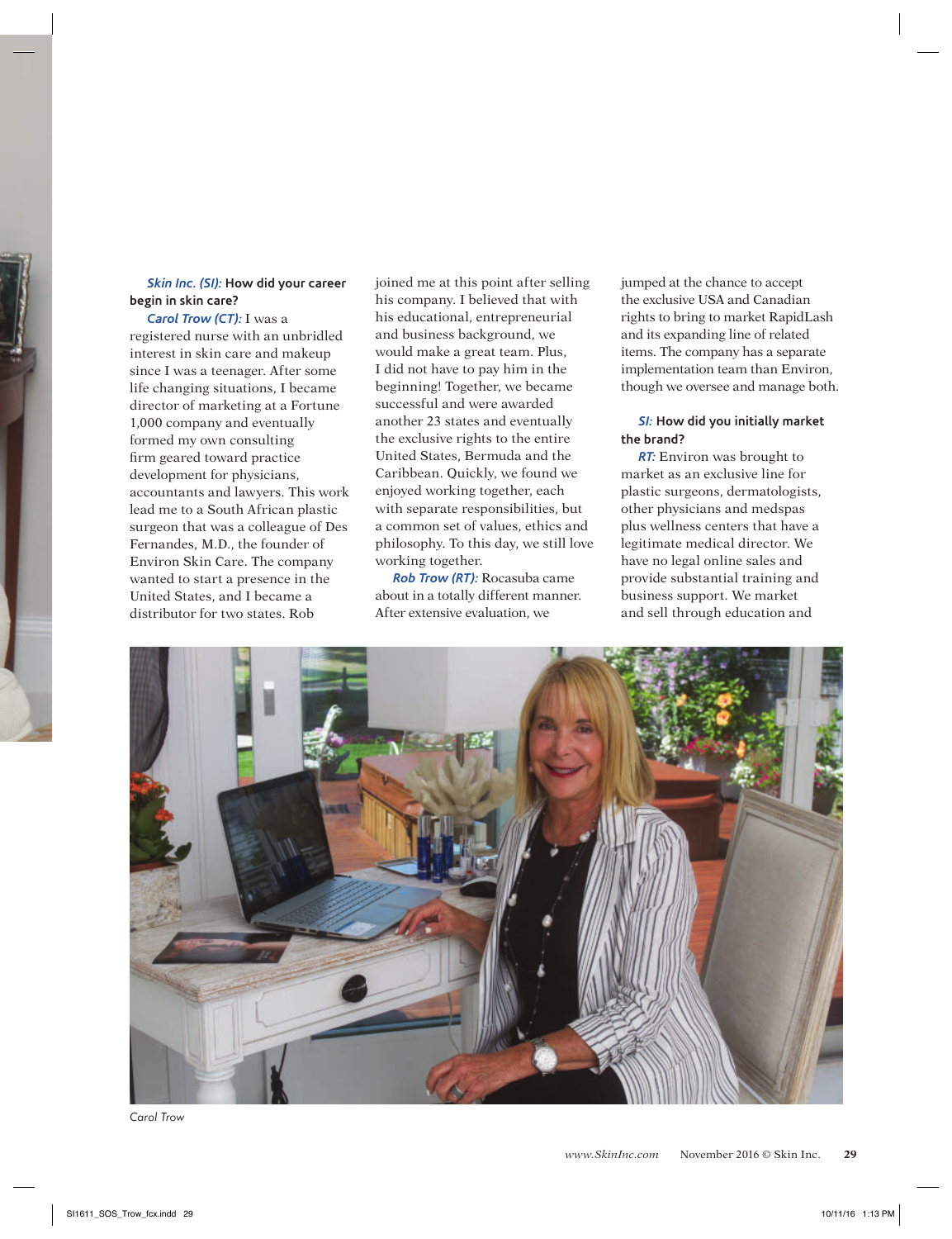

*Rob Trow*

practice development, building on Carol's marketing background and my educational skills and business acumen. To date, we have written well over 100 articles for professional publications to help create awareness of skin science and be an objective source of information.

#### *SI:* **What advice would you give new spa owners looking to market their brand?**

*RT:* You must be passionate and have twice as much capital as you think you need. Your best source of revenue and growth is your current client base. Retention of one client is worth more than you can imagine. Treat your staff as extended family members and be generous to staff and clients. All

things being equal, clients choose to spend their time and money where they are appreciated and treated well. All things not being equal, they will still go to the people they like. It's a business built on relationships as much as skill.

#### *SI:* **How has the company evolved over time?**

*CT:* Our staff and clients have increased exponentially, but we still remain true to our core values of the importance of education, customer service and integrity. We are committed to treating clients and staff as part of our company's family.

#### *SI:* **How have you seen the spa industry evolve over time?**

*CT:* There is more emphasis on consolidation, larger chains and

unfortunately, many brands continue to make claims offering results that are unrealistic, creating end user mistrust. To be successful, professionals will need to continue their professional education, seek out advanced studies and invest in their own personal and professional growth. Clients are demanding results that they can see. Creating long-term treatment protocols involving multiple modalities is the future of skin care.

# *SI:* **What has been one of your biggest challenges over the years?**

*RT:* We always have a hard time trying to explain that there is no magic in a jar or miracle ingredient. Separating fact from fiction for clients, while not speaking ill of others can be